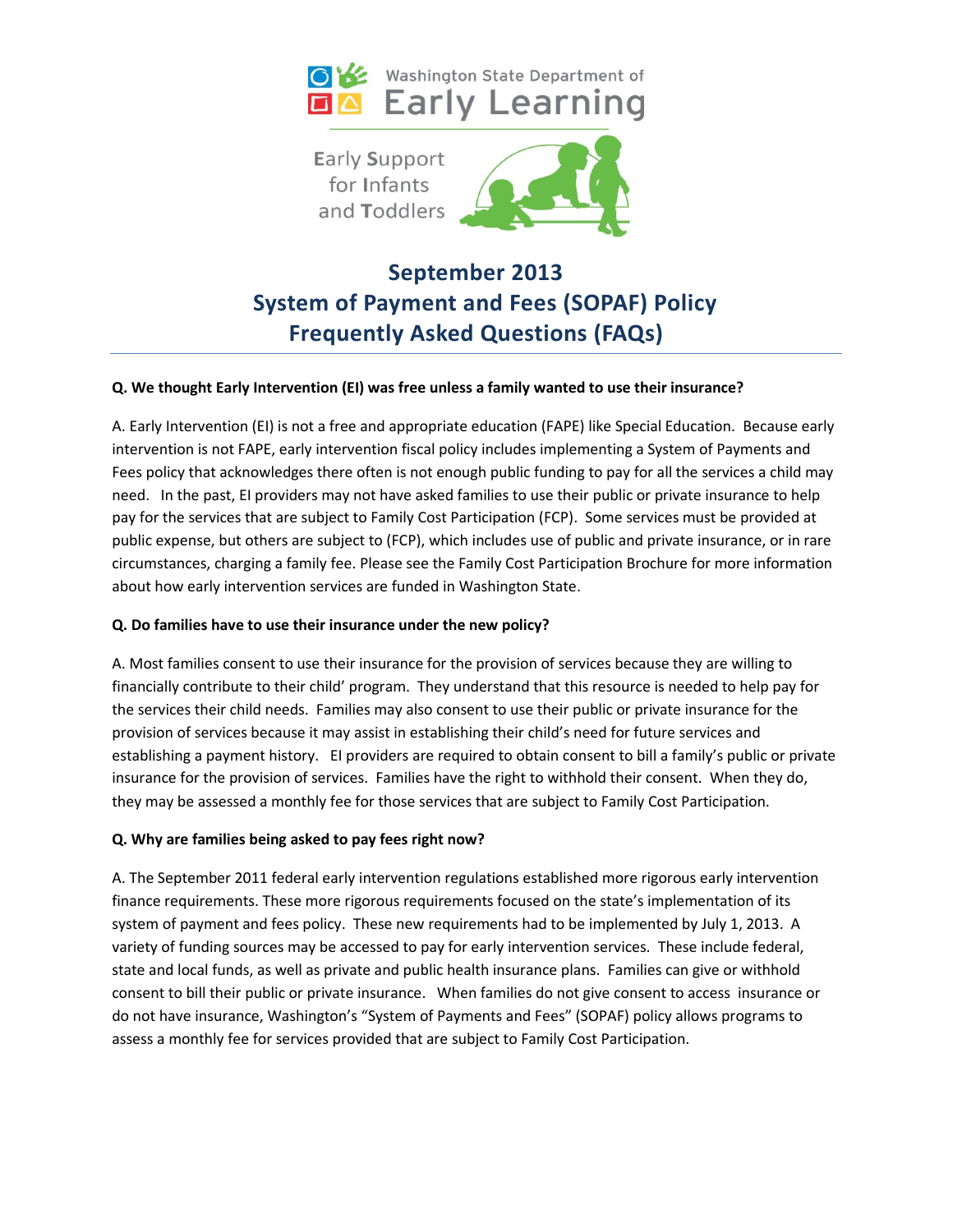# **Q. If a family already has an IFSP and has not consented to use their insurance in the past; do they need to start paying a fee right now?**

A. Effective July 1, 2013, the "Systems of Payments and Fees" (SOPAF) policy was required to be implemented for all **new** families enrolling in early intervention. Effective January 1, 2014, the SOPAF policy will apply to all families in early intervention. Beginning January 1, 2014, the FRC will ask at the annual IFSP or review, if insurance can be used to help pay for the EI services subject to FCP listed on the family's IFSP. At that time a family must give their consent to use public or private insurance to help pay for services subject to FCP or possibly be assessed a monthly fee where applicable. (See SOPAF policy to for more information regarding monthly fees)

## **Q. How can a family learn more about what their insurance covers and how early intervention will impact their coverage?**

A. Learning about insurance coverage will help families make the best decisions to meet their child's needs. Insurance plans have a "Summary Plan Description", a document that summarizes coverage and provides some guidance on how to find providers who accept the families insurance as well as what services are covered. Families can also contact their employer's human resources department or member services information on their insurance card. The State Family Leadership and Involvement Committee developed materials specifically for families to help them learn about what services their insurance plan will cover. The "Understanding Your Medical Insurance – Navigating Your Insurance Coverage" document contains an "Insurance Verification Worksheet" that can help families ask the important questions about their insurance coverage and benefits. This worksheet is comprehensive and will provide families with all of the important questions they need to ask in order to access their benefits for early intervention services. These materials are available on the ESIT website a[t http://www.del.wa.gov/publications/esit/Default.aspx.](http://www.del.wa.gov/publications/esit/Default.aspx)

# **Q. What if a family consents to use their insurance and they start running out of allowed benefits or the costs become too high for them?**

A. Anytime during the implementation of the IFSP, should the family's ability or inability to pay change, they must inform their FRC as soon as possible and may request a new determination of their ability or inability to pay for IFSP services subject to FCP.

## **Q. Where can a family get more information about Washington's System of Payments and Fees?**

A. Start with the family's FRC, the Lead FRC or Local Lead Agency. ESIT FAQs and SOPAF materials located on-line at <http://www.del.wa.gov/publications/esit/Default.aspx> may also be helpful. Call ESIT's Parent Participation Coordinator at (360) 725-4413, if you have additional questions.

## **Q. When should I start talking to families about the new SOPAF?**

A. At the first contact when the program is explained, new families need to know that not all early intervention services are provided at no cost to them. The family curriculum "Families are Important" page 19, [\(http://www.wapave.org/iteip/webinars.asp\)](http://www.wapave.org/iteip/webinars.asp) is a good starting point and can give you a tool to talk with families about the funding sources that pay for early intervention services. Give families the parent "Family Cost Participation" (FCP) brochure on your initial visit so they can begin to learn the basics about SOPAF. For families already on IFSPs, they will need to know that fees may be applied after January 1, 2014, if they do not give consent to use public or private insurance to help pay for services subject to FCP and are determined to have an ability to pay.